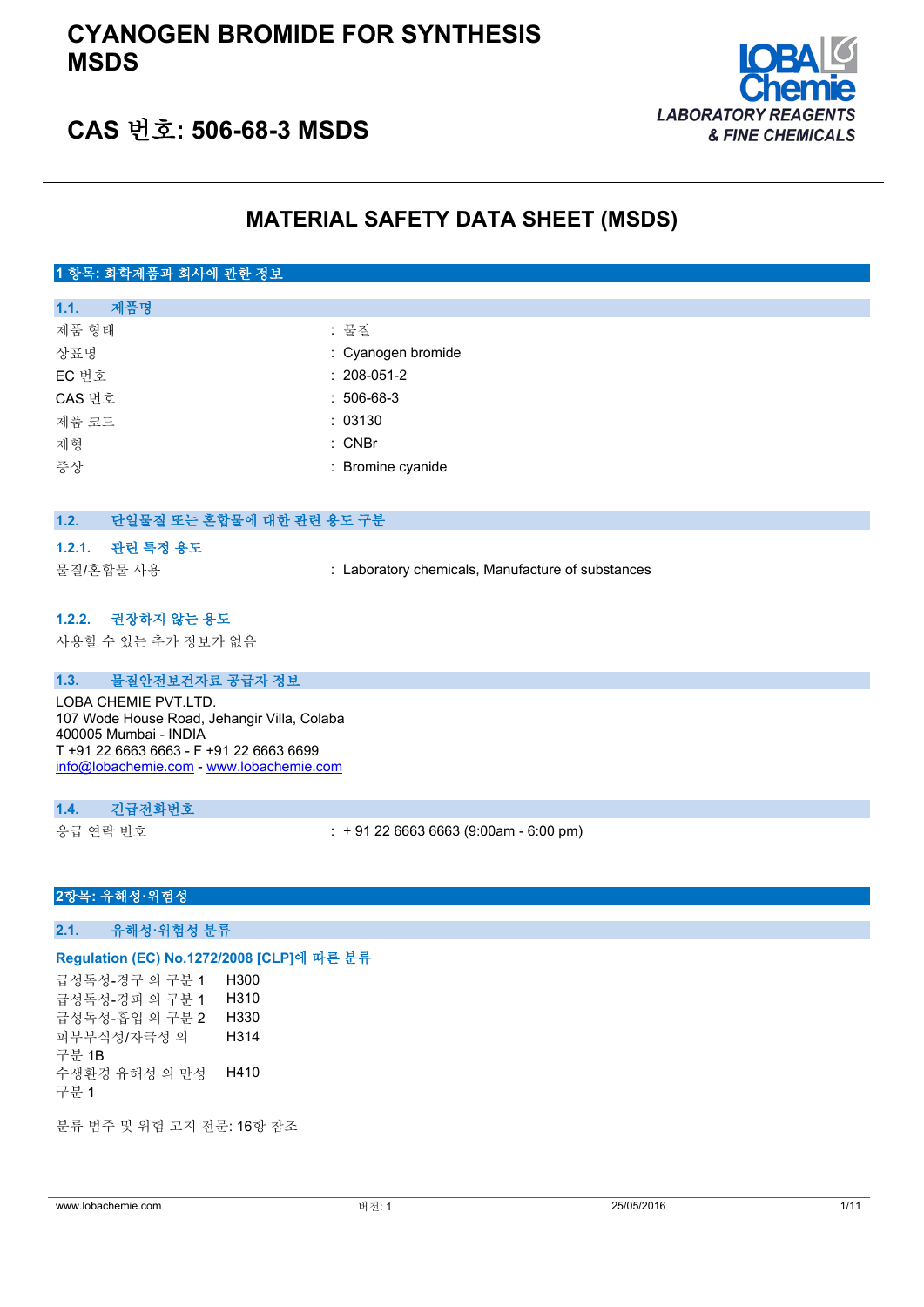물질안전보건자료

#### **Directive 67/548/EEC 또는 Directive 1999/45/EC에 따른 분류**

T+; R26/27/28 C; R34 N; R50/53 Full text of R-phrases: see section 16

#### **물리화학적, 인체 건강 및 환경상의악영향**

사용할 수 있는 추가 정보가 없음

| 2.2.<br>예방조치문구를 포함한 경고표지 항목          |                                                                                                                                                                                                                                                                            |
|--------------------------------------|----------------------------------------------------------------------------------------------------------------------------------------------------------------------------------------------------------------------------------------------------------------------------|
| 규정 (EC) No. 1272/2008에 따른 라벨 표시[CLP] |                                                                                                                                                                                                                                                                            |
| 위험 표시 그림문자(CLP)                      |                                                                                                                                                                                                                                                                            |
|                                      | GHS05<br>GHS06<br>GHS09                                                                                                                                                                                                                                                    |
| Signal word (CLP)                    | : 위험                                                                                                                                                                                                                                                                       |
| 유해·위험 문구(CLP)                        | : H300+H310+H330 - Fatal if swallowed, in contact with skin or if inhaled<br>H314 - 피부에 심한 화상과 눈에 손상을 일으킴<br>H410 - 장기적 영향에 의해 수생생물에 매우 유독함                                                                                                                                |
| 예방 조치 문구(CLP)                        | : P260 - 증기, 스프레이, 분진, 흄, 가스, 미스트 흡입하지 마시오.<br>P264 - 취급 후에는  을(를) 철저히 씻으시오<br>P273 - 환경으로 배출하지 마시오<br>P280 - 보호장갑, 보호의, 보안경, 안면보호구 착용하시오.<br>P284 - [In case of inadequate ventilation] wear respiratory protection<br>P302+P352 - IF ON SKIN: Wash with plenty of water/ |

#### **2.3. 기타 정보**

사용할 수 있는 추가 정보가 없음

### **3항목: 구성성분의 명칭 및 함유량**

| 3.1.   | 다일물질 |                                      |
|--------|------|--------------------------------------|
| 명칭     |      | $\pm$ CYANOGEN BROMIDE FOR SYNTHESIS |
| CAS 번호 |      | $: 506-68-3$                         |
| EC 번호  |      | $: 208-051-2$                        |

R- 및 H- 문구에 대한 전문: 16항 참조

### **3.2. 혼합물**

해당없음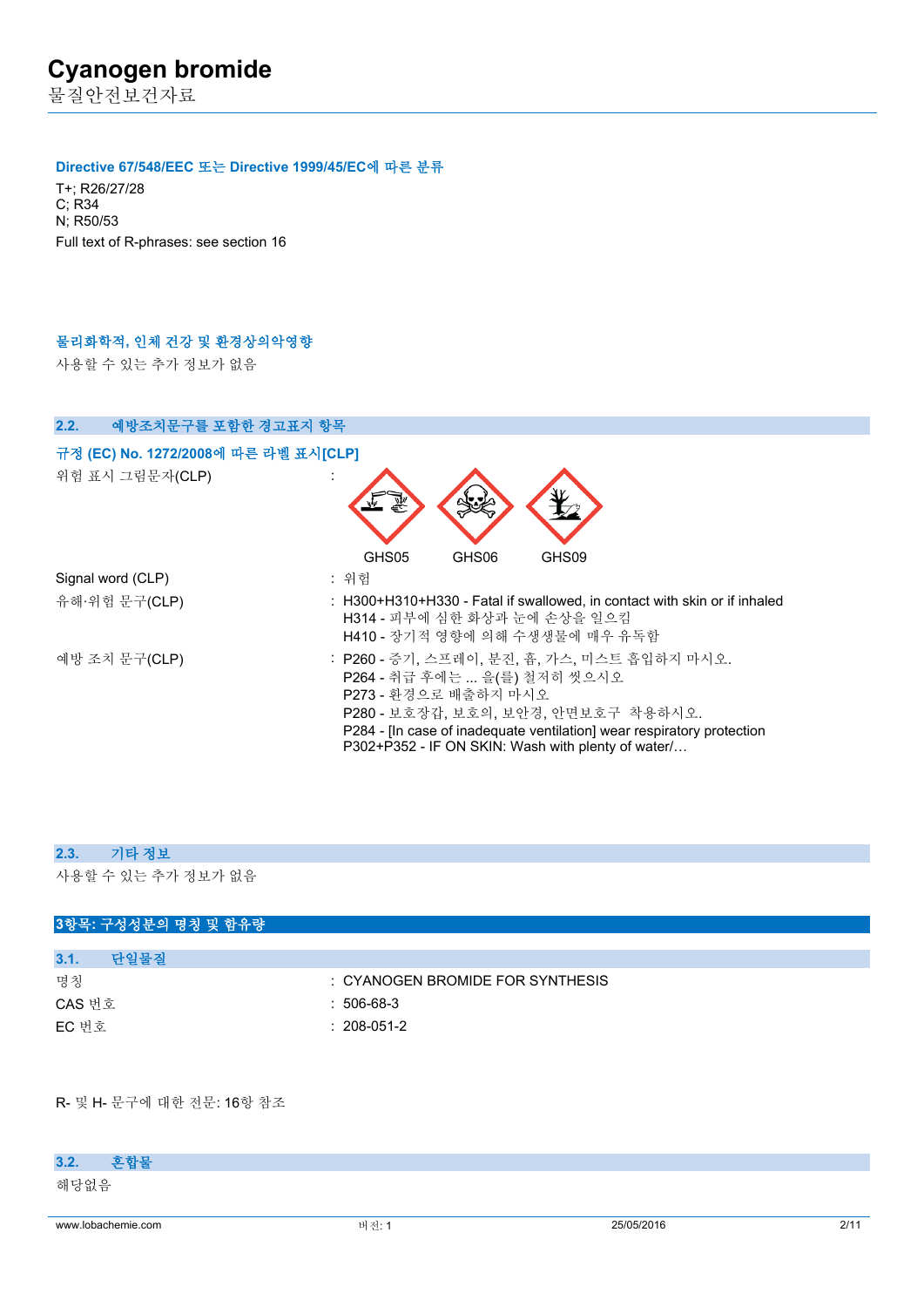물질안전보건자료

|         | 4항목: 응급조치요령                |                                                                                                                                                   |
|---------|----------------------------|---------------------------------------------------------------------------------------------------------------------------------------------------|
| 4.1.    | 응급조치 요령                    |                                                                                                                                                   |
|         | 흡입 후 응급 조치                 | : 신선한 공기가 있는 곳으로 옮기고 호흡하기 쉬운 자세로 안정을 취하시오. 즉시<br>의료기관(의사)의 진찰을 받으시오.                                                                              |
|         | 피부 접촉 후 응급 조치              | : 즉시 의료기관(의사)의 진찰을 받으시오. 다량의 비누 및 물로 부드럽게 씻어내시오.<br>오염된 모든 의복은 벗거나 제거하시오.                                                                         |
|         | 안구 접촉 후 응급 조치              | : 몇 분간 물로 조심해서 씻으시오. 가능하면 콘택트렌즈를 제거하시오. 계속 씻으시오.<br>즉시 의료기관(의사)의 진찰을 받으시오.                                                                        |
|         | 섭취 후 응급 조치                 | : 입을 씻어내시오. 즉시 의료기관(의사)의 진찰을 받으시오. 토하게 하지 마시오.                                                                                                    |
| 4.2.    | 변이원성                       |                                                                                                                                                   |
| 증상/부상   |                            | : 피부에 심한 화상과 눈에 손상을 일으킴.                                                                                                                          |
|         | 피부 접촉 후 증상/부상              | : 피부와 접촉하면 치명적임.                                                                                                                                  |
|         | 섭취 후 증상/부상                 | : 삼키면 치명적임.                                                                                                                                       |
| 4.3.    | 즉각적인 치료 및 특수 치료 필요 여부 표시   |                                                                                                                                                   |
|         | Treat symptomatically.     |                                                                                                                                                   |
|         | 5항목: 폭발·화재시 대처방법           |                                                                                                                                                   |
| 5.1.    | 적절한 소화제                    |                                                                                                                                                   |
| 적절한 소화제 |                            | : Carbon dioxide. Dry powder. Foam. Water spray.                                                                                                  |
|         | 부적절한 소화재                   | : Do not use a heavy water stream.                                                                                                                |
|         |                            |                                                                                                                                                   |
| 5.2.    | 화학물질로부터 생기는 특정 유해성         |                                                                                                                                                   |
|         | 사용할 수 있는 추가 정보가 없음         |                                                                                                                                                   |
| 5.3.    | 소방대원을 위한 조언                |                                                                                                                                                   |
|         | 화재 진압 중 보호                 | : Do not enter fire area without proper protective equipment, including respiratory<br>protection.                                                |
|         | 6항목: 누출사고시 대처방법            |                                                                                                                                                   |
| 6.1.    | 인체를 보호하기 위해 필요한 조치사항 및 보호구 |                                                                                                                                                   |
|         |                            |                                                                                                                                                   |
| 6.1.1.  | 비응급 요원용                    |                                                                                                                                                   |
| 응급 조치   |                            | : Evacuate unnecessary personnel.                                                                                                                 |
|         | 6.1.2. 응급 구조대용             |                                                                                                                                                   |
| 보호 장비   |                            | : 적절한 개인 보호구를 착용하시오.                                                                                                                              |
| 응급 조치   |                            | : Ventilate area.                                                                                                                                 |
| 6.2.    | 환경을 보호하기 위해 필요한 조치사항       |                                                                                                                                                   |
|         | 장기적 영향에 의해 수생생물에 매우 유독함.   |                                                                                                                                                   |
| 6.3.    | 정화 또는 제거 방법                |                                                                                                                                                   |
| 세척 방법   |                            | : Soak up spills with inert solids, such as clay or diatomaceous earth as soon as<br>possible. On land, sweep or shovel into suitable containers. |
| 6.4.    | 기타 항목 참조                   |                                                                                                                                                   |
|         |                            |                                                                                                                                                   |

사용할 수 있는 추가 정보가 없음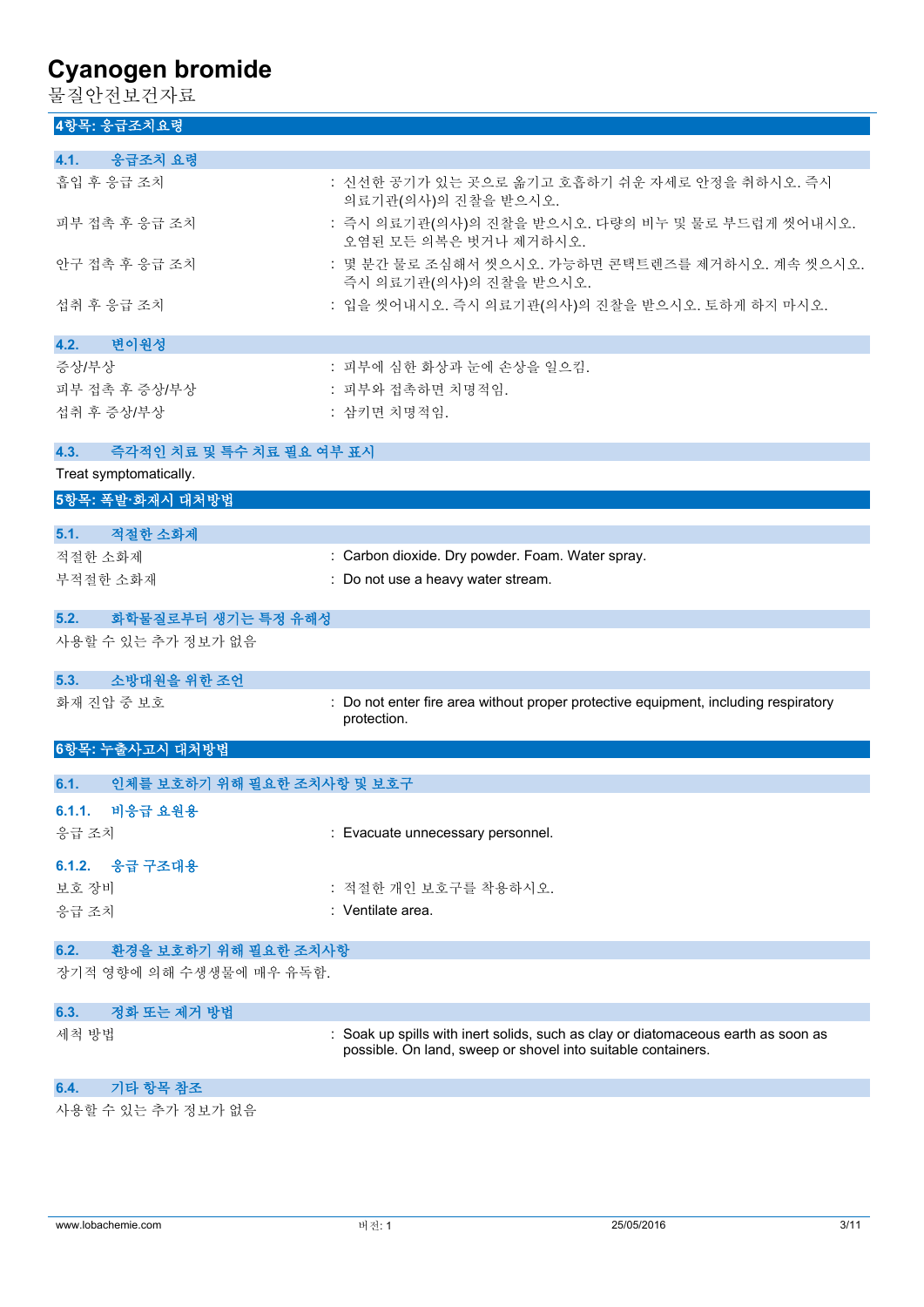물질안전보건자료

| 7항목: 취급 및 저장방법                                                                                                  |                                                                                                                                                                 |
|-----------------------------------------------------------------------------------------------------------------|-----------------------------------------------------------------------------------------------------------------------------------------------------------------|
|                                                                                                                 |                                                                                                                                                                 |
| 안전취급요령<br>7.1.                                                                                                  |                                                                                                                                                                 |
| 안전취급요령                                                                                                          | : 눈, 피부, 의복에 묻지 않도록 하시오. Avoid contact with skin and eyes. Do not<br>breathe vapours.                                                                           |
| 위생 조치                                                                                                           | : 이 제품을 사용할 때에는 먹거나, 마시거나 흡연하지 마시오. Wash hands and other<br>exposed areas with mild soap and water before eating, drinking or smoking and<br>when leaving work. |
| 피해야할 조건을 포함한 안전한 저장 방법<br>7.2.                                                                                  |                                                                                                                                                                 |
| 보관 조건                                                                                                           | : 용기는 환기가 잘 되는 곳에 단단히 밀폐하여 저장하시오.                                                                                                                               |
| 특정 최종 사용<br>7.3.                                                                                                |                                                                                                                                                                 |
| 사용할 수 있는 추가 정보가 없음                                                                                              |                                                                                                                                                                 |
| 8항목: 노출방지 및 개인보호구                                                                                               |                                                                                                                                                                 |
| the contract of the contract of the contract of the contract of the contract of the contract of the contract of |                                                                                                                                                                 |

# **8.1. 제어 매개 변수**

사용할 수 있는 추가 정보가 없음

| 노출방지<br>8.2. |                                   |
|--------------|-----------------------------------|
| 손 보호         | : Protective gloves               |
| 눈 보호         | : Chemical goggles or face shield |
| 신체 보호        | : 적절한 보호복을 착용하시오                  |
| 호흡기 보호       | : 호흡 보호구를 착용하시오                   |
|              |                                   |

### **9항목: 물리화학적 특성**

| 9.1.<br>기본적인 물리화학적 특성에 대한 정보 |                       |            |      |
|------------------------------|-----------------------|------------|------|
| 물리적 상태                       | : Solid               |            |      |
| 색상                           | : Colorless to white. |            |      |
| 냄새                           | : penetrating odor.   |            |      |
| 냄새 역치                        | : 자료없음                |            |      |
| pH                           | : 자료없음                |            |      |
| 상대 증발 속도(부틸아세테이트=1)          | : 자료없음                |            |      |
| 융해점                          | : $50 - 53$ °C        |            |      |
| 빙점                           | : 자료없음                |            |      |
| 초기 끓는점과 끓는점 범위               | : $61 - 62 °C$        |            |      |
| 인화점                          | : 자료없음                |            |      |
| 자연발화온도                       | : 자료없음                |            |      |
| 분해온도                         | : 자료없음                |            |      |
| www.lobachemie.com           | 버전: 1                 | 25/05/2016 | 4/11 |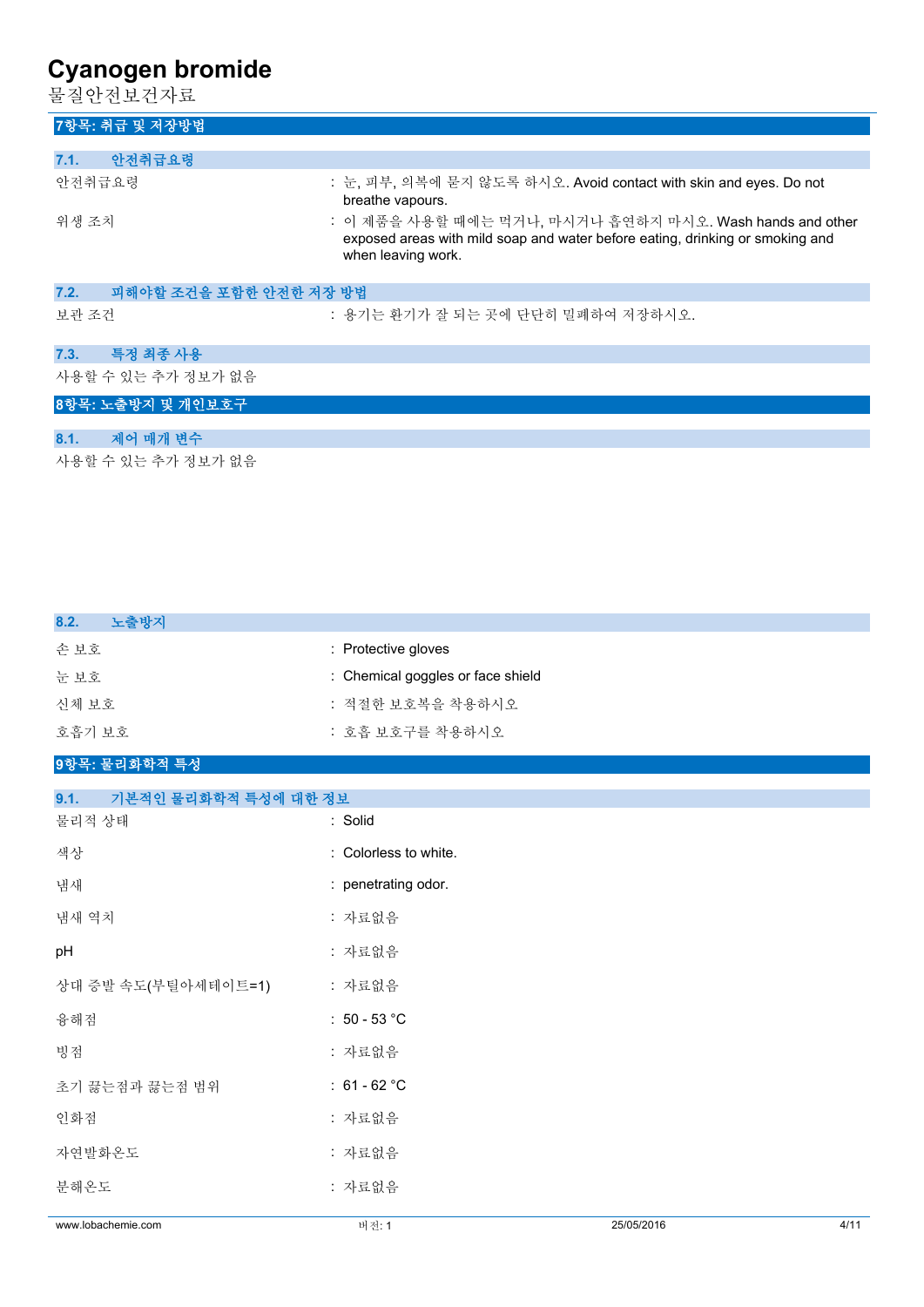물질안전보건자료

| 인화성(고체, 기체)        | : 자료없음                                               |
|--------------------|------------------------------------------------------|
| 증기압                | : 133 hPa at $20^{\circ}$ C                          |
| 20°C에서의 상대 증기 밀도   | : 3.62                                               |
| 상대 밀도              | : 자료없음                                               |
| 비중/밀도<br>용해도       | : $2.015$ g/cm <sup>3</sup><br>: 물: Soluble in water |
| n-옥탄올/물분배계수        | : 자료없음                                               |
| 점도, 운동학적           | : 자료없음                                               |
| 점도, 역학적            | : 자료없음                                               |
| 폭발성                | : 자료없음                                               |
| 산화성                | : 자료없음                                               |
| 인화 또는 폭발 범위의 상한/하한 | : 자료없음                                               |
|                    |                                                      |

#### **9.2. 그 밖의 참고사항**

사용할 수 있는 추가 정보가 없음

#### **10항목: 안정성 및 반응성**

#### **10.1. 반응성**

사용할 수 있는 추가 정보가 없음

#### **10.2. 화학적 안정성**

Stable under normal conditions.

#### **10.3. 유해 반응의 가능성**

사용할 수 있는 추가 정보가 없음

**10.4. 피해야 할 조건**

Overheating. Open flame. Sparks. 열.

#### **10.5. 피해야 할 물질**

사용할 수 있는 추가 정보가 없음

#### **10.6. 분해시 생성되는 유해물질**

Thermal decomposition generates : Corrosive vapours.

| 11항목: 독성에 관한 정보    |                          |                                                   |      |
|--------------------|--------------------------|---------------------------------------------------|------|
|                    |                          |                                                   |      |
| 독성에 대한 정보<br>11.1. |                          |                                                   |      |
| 급성 독성              |                          | : 경구: 삼키면 치명적임. 경피: 피부와 접촉하면 치명적임. 흡입: 흡입하면 치명적임. |      |
| 피부 부식성 / 자극성       | : 피부에 심한 화상과 눈에 손상을 일으킴. |                                                   |      |
| 심한 눈손상 또는 자극성      | : 심각한 안구 손상, 범주 1, 암묵적   |                                                   |      |
| 호흡기 또는 피부 과민성      | : 분류되지 않음                |                                                   |      |
| 생식세포 돌연변이 유발성      | : 분류되지 않음                |                                                   |      |
| www.lobachemie.com | 버전: 1                    | 25/05/2016                                        | 5/11 |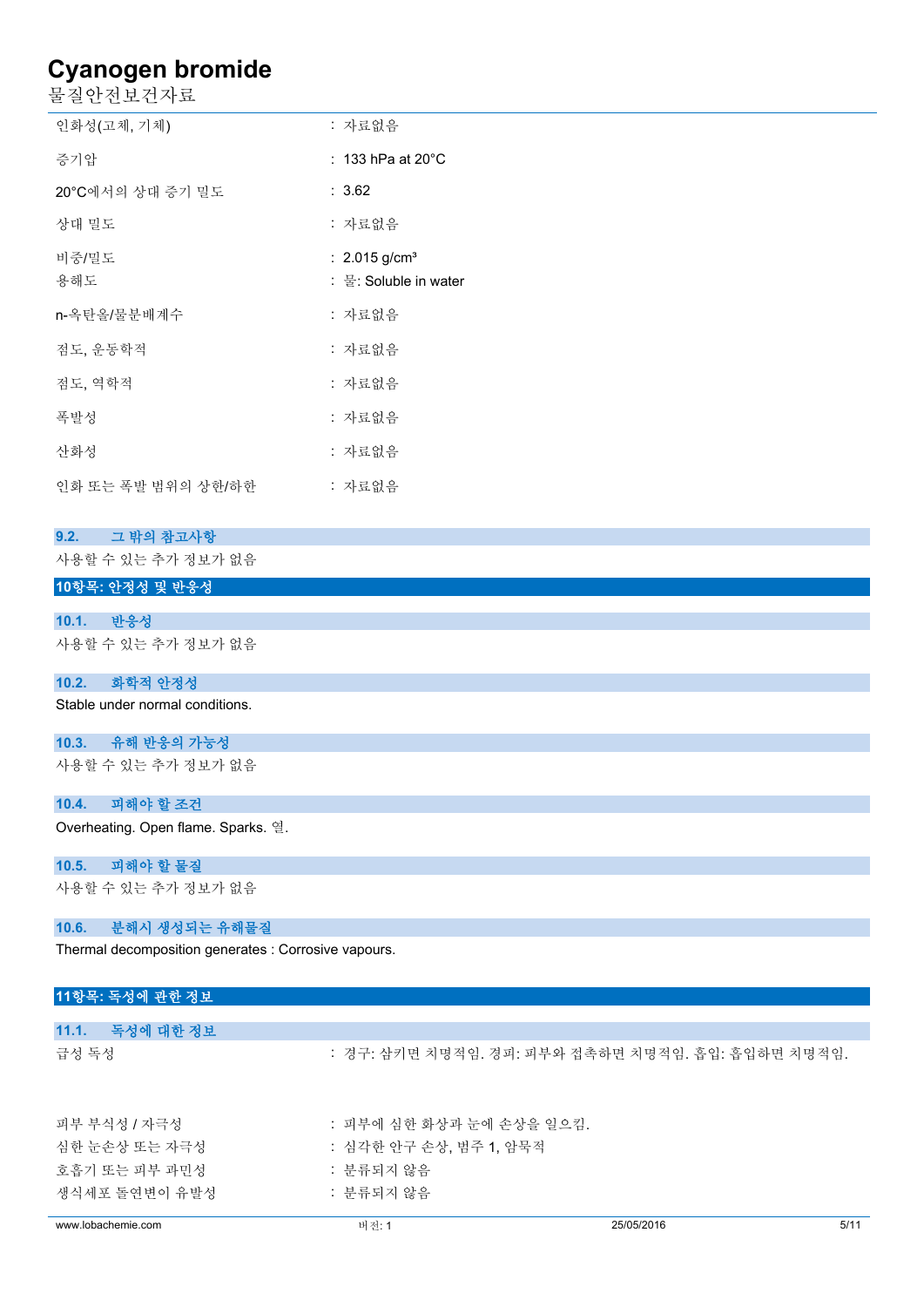물질안전보건자료

| 발암성                       | : 분류되지 않음              |
|---------------------------|------------------------|
| 생식독성<br>특정 표적장기 독성 (1회노출) | : 분류되지 않음<br>: 분류되지 않음 |
| 특정 표적장기 독성 (반복노출)         | : 분류되지 않음              |
| 흡인유해성                     | : 분류되지 않음              |
|                           |                        |

인체 건강에 미치는 잠재적 악성 효과 및 : 삼키면 치명적임. 피부와 접촉하면 치명적임. 증상

| 12항목: 환경에 미치는 영향 |                            |
|------------------|----------------------------|
|                  |                            |
| 12.1. 독성         |                            |
| 생태학 - 물          | : 장기적 영향에 의해 수생생물에 매우 유독함. |

| 잔류성 및 분해성<br>12.2.          |                       |
|-----------------------------|-----------------------|
| Cyanogen bromide (506-68-3) |                       |
| 잔류성 및 분해성                   | 환경에 장기적 악영향을 미칠 수 있음. |

#### **12.3. 생물농축성**

사용할 수 있는 추가 정보가 없음

**12.4. 토양이동성**

사용할 수 있는 추가 정보가 없음

#### **12.5. PBT 및 vPvB 평가 결과**

사용할 수 있는 추가 정보가 없음

| 기타 유해 영향<br>12.6.                             |                                    |
|-----------------------------------------------|------------------------------------|
| 사용할 수 있는 추가 정보가 없음                            |                                    |
| 13항목: 폐기시 주의사항                                |                                    |
|                                               |                                    |
| 폐기물 처리법<br>13.1.                              |                                    |
| Product/Packaging disposal<br>recommendations | :  내용물과 용기를 폐기하시오.                 |
| 생태학 - 폐기물                                     | : Hazardous waste due to toxicity. |
| 14항목: 운송에 필요한 정보                              |                                    |

ADR / RID / IMDG / IATA / ADN 에 따름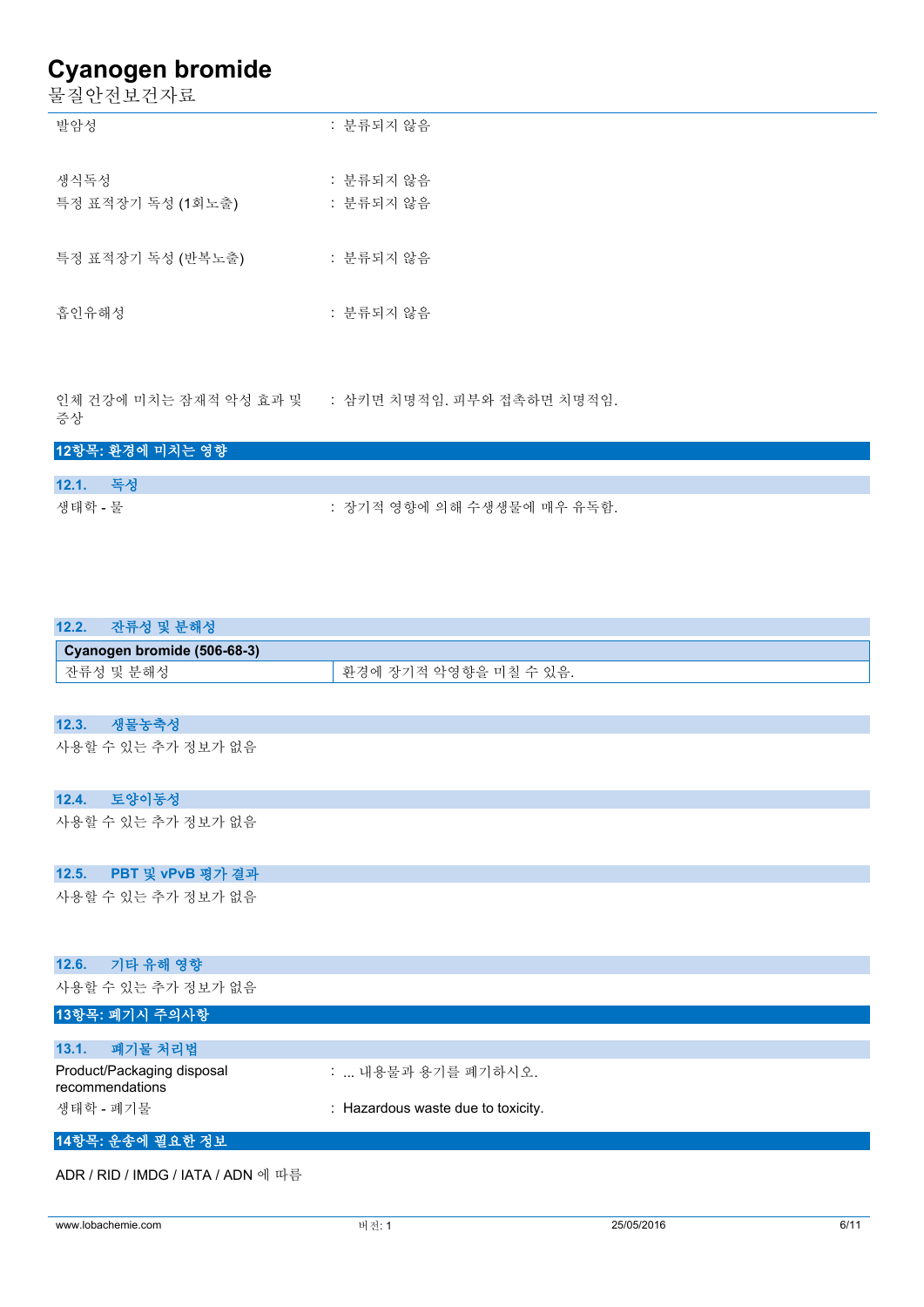물질안전보건자료

| 불질안전보건자료                             |                                                                                       |
|--------------------------------------|---------------------------------------------------------------------------------------|
| 유엔번호(UN No.)<br>14.1.                |                                                                                       |
| UN-번호(ADR)                           | : 1889                                                                                |
| UN-번호 (IMDG)                         | : 1889                                                                                |
| UN-번호(IATA)                          | : 1889                                                                                |
| UN-번호(ADN)                           | : 1889                                                                                |
| UN-번호(RID)                           | : 1889                                                                                |
|                                      |                                                                                       |
| 14.2.<br>적정선적명                       |                                                                                       |
| 고유 운송 명칭(ADR)                        | : CYANOGEN BROMIDE                                                                    |
| Proper Shipping Name (IMDG)          | : CYANOGEN BROMIDE                                                                    |
| 고유 운송 명칭(IATA)                       | : CYANOGEN BROMIDE                                                                    |
| 고유 운송 명칭(ADN)                        | : CYANOGEN BROMIDE                                                                    |
| 고유 운송 명칭(RID)                        | : CYANOGEN BROMIDE                                                                    |
| Transport document description (ADR) | : UN 1889 CYANOGEN BROMIDE, 6.1 (8), I, (C/E), ENVIRONMENTALLY<br><b>HAZARDOUS</b>    |
| 운송 문서 기술 (IMDG)                      | : UN 1889 CYANOGEN BROMIDE, 6.1 (8), I, MARINE<br>POLLUTANT/ENVIRONMENTALLY HAZARDOUS |
| 운송 문서 기술 (IATA)                      | : UN 1889 CYANOGEN BROMIDE, 6.1, I, ENVIRONMENTALLY HAZARDOUS                         |
| 운송 문서 기술 (ADN)                       | : UN 1889 CYANOGEN BROMIDE, 6.1 (8), I, ENVIRONMENTALLY HAZARDOUS                     |
| 운송 문서 기술 (RID)                       | : UN 1889 CYANOGEN BROMIDE, 6.1 (8), I, ENVIRONMENTALLY HAZARDOUS                     |
| 14.3.<br>운송에서의 위험성 등급                |                                                                                       |
| <b>ADR</b>                           |                                                                                       |
| 운송 위험 분류 (ADR)                       | : 6.1(8)                                                                              |
| Danger labels (ADR)                  | : 6.1, 8                                                                              |
|                                      |                                                                                       |
| <b>IMDG</b>                          |                                                                                       |
| 운송 위험 분류 (IMDG)                      | : 6.1(8)                                                                              |
| Danger labels (IMDG)                 | : 6.1, 8                                                                              |
|                                      |                                                                                       |
| <b>IATA</b>                          |                                                                                       |
| 운송 위험 분류 (IATA)                      | : 6.1(8)                                                                              |
| 위험 표지 라벨(IATA)                       | : 6.1, 8                                                                              |
|                                      |                                                                                       |
| <b>ADN</b>                           |                                                                                       |
| 운송 위험 분류 (ADN)                       | : 6.1(8)                                                                              |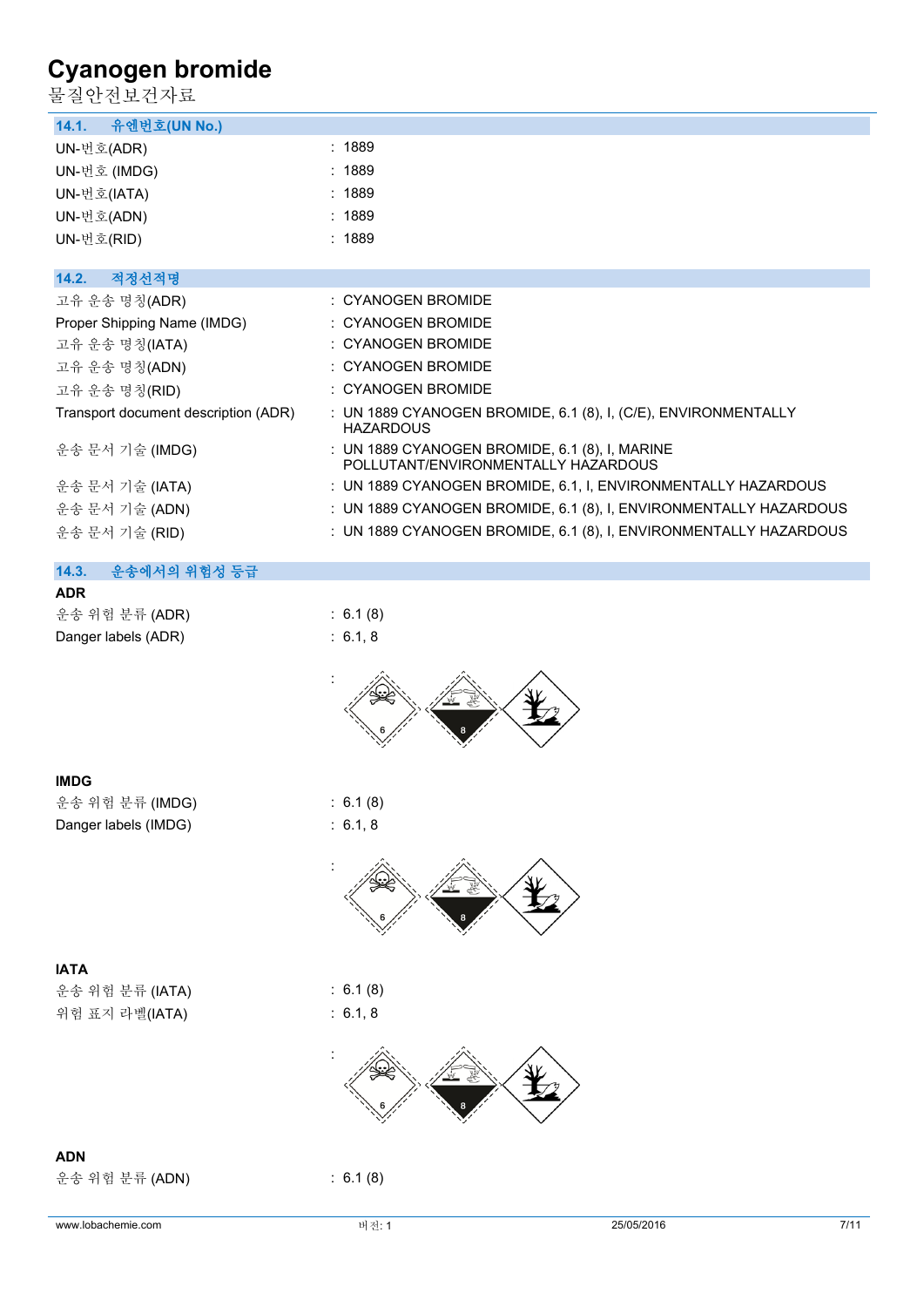물질안전보건자료

| Danger labels (ADN)      | : 6.1, 8           |
|--------------------------|--------------------|
|                          |                    |
| <b>RID</b>               |                    |
| 운송 위험 분류 (RID)           | : 6.1(8)           |
| Danger labels (RID)      | : 6.1, 8           |
|                          |                    |
| 14.4.<br>용기등급            |                    |
| 포장 등급(ADR)               | $\pm$ 1            |
| 포장 등급(IMDG)              | $\pm$ 1            |
| 포장 그룹(IATA)              | $\pm$ 1<br>$\pm$ 1 |
| 포장 그룹(ADN)<br>포장 등급(RID) | $\pm$ 1            |
|                          |                    |
| 14.5.<br>환경 유해성          |                    |
| 환경에 위험                   | : 해당               |
| 해양오염물질                   | : 해당               |
| 그 밖의 참고사항                | : 가용 추가 정보 없음      |
| 14.6.<br>사용자를 위한 특별 주의사항 |                    |
| - 내륙 수송                  |                    |

| 분류 코드(UN)                                                                  | :TC2                     |
|----------------------------------------------------------------------------|--------------------------|
| 일정량(ADR)                                                                   | : 0                      |
| 극소량(ADR)                                                                   | $\pm 50$                 |
| Packing instructions (ADR)                                                 | : P002                   |
| Mixed packing provisions (ADR)                                             | : MP18                   |
| Portable tank and bulk container<br>instructions (ADR)                     | : T6                     |
| Portable tank and bulk container special<br>provisions (ADR)               | : TP33                   |
| Tank code (ADR)                                                            | : S10AH, L10CH           |
| Tank special provisions (ADR)                                              | : TU14, TU15, TE19, TE21 |
| 탱크 수송용 차량                                                                  | : AT                     |
| 운송 범주(ADR)                                                                 | : 1                      |
| Special provisions for carriage - Loading,<br>unloading and handling (ADR) | : CV1, CV13, CV28        |
| Special provisions for carriage - Operation : S9, S14<br>(ADR)             |                          |
| 위험 식별 번호(Kemler 번호)                                                        | 668                      |
|                                                                            |                          |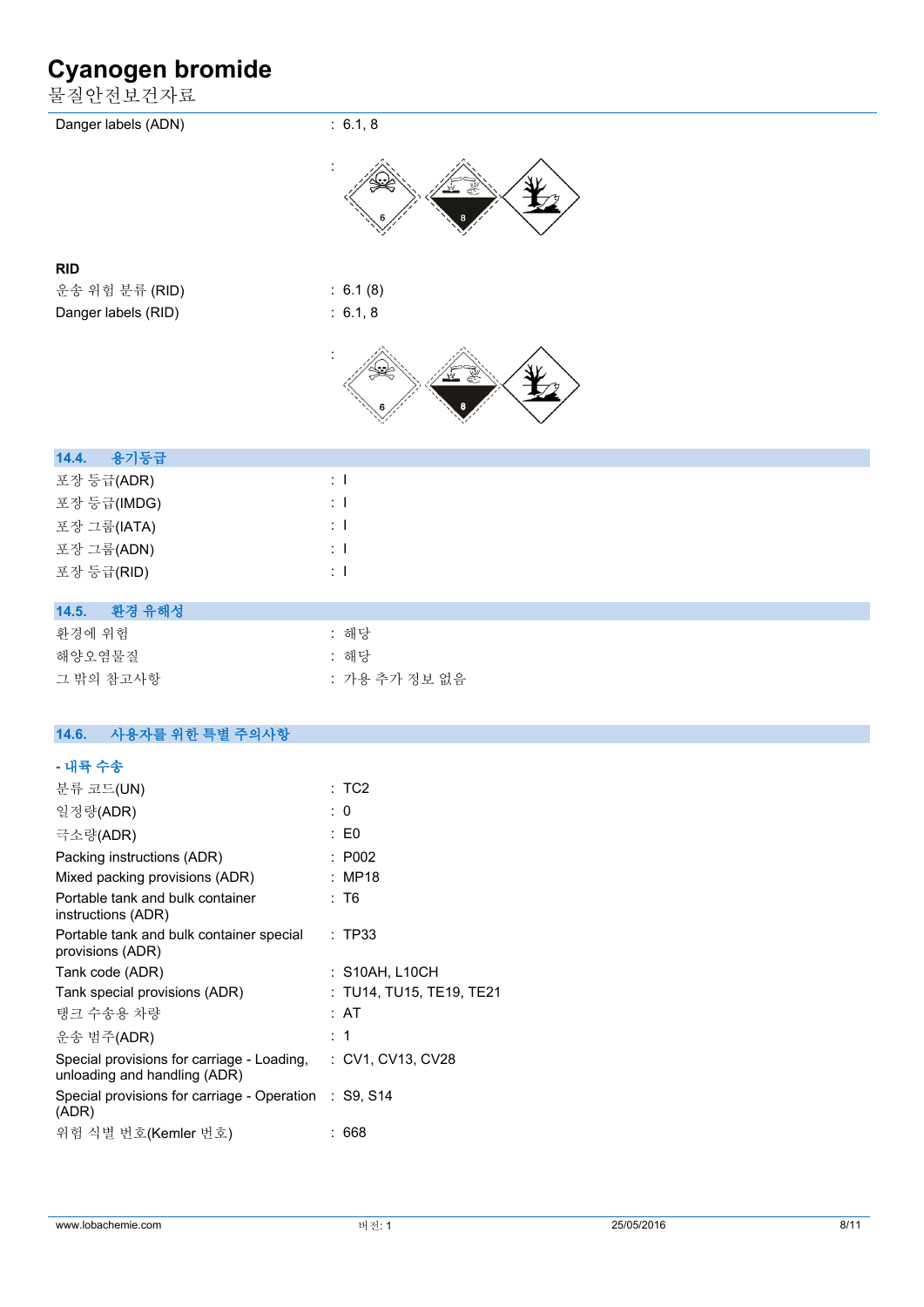물질안전보건자료

오렌지 플레이트 The Contract of the Contract of the Contract of the Contract of the Contract of the Contract of the Co

|                                                        | 1889                          |
|--------------------------------------------------------|-------------------------------|
| 터널 제한 코드 (ADR)                                         | C/E<br>÷                      |
| EAC 코드                                                 | : 2XE                         |
| APP 코드                                                 | : B                           |
| - 해상 운송                                                |                               |
| Limited quantities (IMDG)                              | $\therefore$ 0                |
| 극소량(IMDG)                                              | $\therefore$ EO               |
| Packing instructions (IMDG)                            | : P002                        |
| Packing provisions (IMDG)                              | $:$ PP31                      |
| Tank instructions (IMDG)                               | T6                            |
| Tank special provisions (IMDG)                         | <b>TP33</b><br>$\ddot{\cdot}$ |
| EmS-No. (Fire)                                         | $: F-A$                       |
| EmS-No. (Spillage)                                     | $:$ S-B                       |
| Stowage category (IMDG)                                | D                             |
| Stowage and handling (IMDG)                            | SW2                           |
| Segregation (IMDG)                                     | SG35                          |
| MFAG-번호                                                | : 157                         |
| - 항공 운송                                                |                               |
| PCA 제한 수량(IATA)                                        | : Forbidden                   |
| PCA 제한 수량 최대 순수량(IATA)                                 | : Forbidden                   |
| PCA 포장 지침(IATA)                                        | : Forbidden                   |
| PCA 최대 순수량(IATA)                                       | : Forbidden                   |
| CAO 포장 지침(IATA)                                        | Forbidden                     |
| CAO 최대 순수량(IATA)                                       | : Forbidden                   |
| 특별 공급(IATA)                                            | : A2                          |
| ERG 코드(IATA)                                           | : 6C                          |
| - 국내 수로 운송                                             |                               |
| 분류 코드(ADN)                                             | $:$ TC2                       |
| 특별 공급(ADN)                                             | : 802                         |
| 일정량(ADN)                                               | : 0                           |
| 극소량(ADN)                                               | E0                            |
| Equipment required (ADN)                               | PP, EP                        |
| Number of blue cones/lights (ADN)                      | -2                            |
| - 철도 수송                                                |                               |
| Classification code (RID)                              | :TC2                          |
| 한정 수량(RID)                                             | $\mathbf{0}$                  |
| 극소량(RID)                                               | : E0                          |
| Packing instructions (RID)                             | P002                          |
| Mixed packing provisions (RID)                         | <b>MP18</b>                   |
| Portable tank and bulk container<br>instructions (RID) | T6                            |
| Portable tank and bulk container special               | <b>TP33</b>                   |

운송 범주(RID) : 1

Tank codes for RID tanks (RID) : S10AH, L10CH

Special provisions for RID tanks (RID) : TU14, TU15, TU38, TE21, TE22

provisions (RID)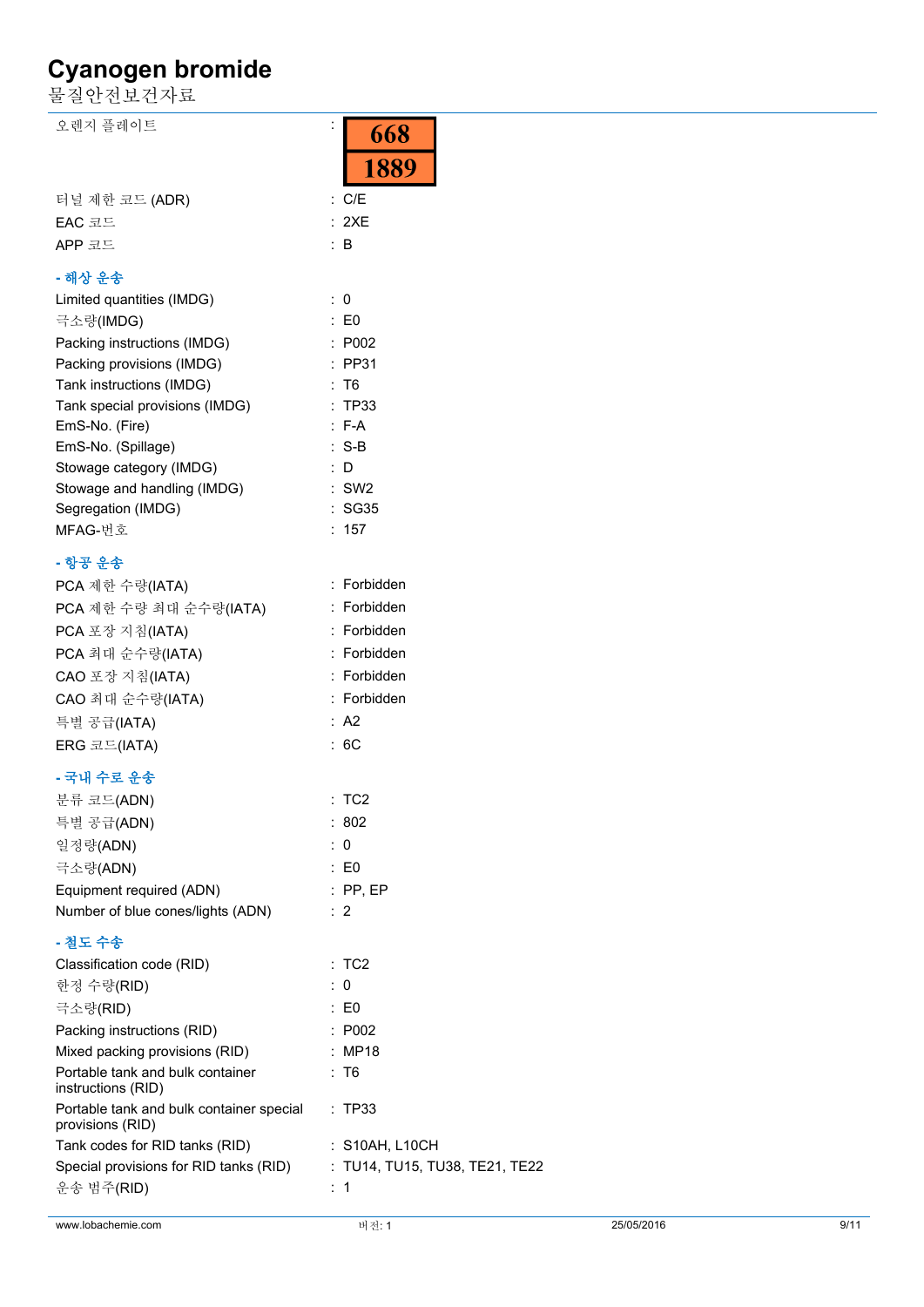물질안전보건자료

Special provisions for carriage – Loading and unloading (RID) : CW13, CW28, CW31 Hazard identification number (RID) : 668

**14.7. MARPOL 73/78 별첨 II 및 IBC 코드에 따른 대량 운송**

해당없음

#### **15항목: 법적 규제현황**

#### **15.1. 안전, 보건 및 환경과 관련하여 단일물질 또는 혼합물에 대한 특별 규정/법규**

#### **15.1.1. EU 규정**

REACH의 별첨 XVII 규제사항에 따른 제한 없음 Cyanogen bromide is not on the REACH Candidate List Cyanogen bromide is not on the REACH Annex XIV List

#### **15.1.2. 국가 규정**

#### **독일**

| AwSV/VwVwS Annex reference                                                     | : Water hazard class (WGK) 3, strongly hazardous to water (Classification according<br>to VwVwS, Annex 2; WGK No 947) |
|--------------------------------------------------------------------------------|-----------------------------------------------------------------------------------------------------------------------|
| 12th Ordinance Implementing the Federal<br>Immission Control Act - 12. BlmSchV | 12차 BlmSchV(배출 방지 법령) (심각한 사고에 대한 규정) 미대상                                                                             |
| 덴마크                                                                            |                                                                                                                       |

덴마크 규정 권장사항 **: Young people below the age of 18 years are not allowed to use the product** Pregnant/breastfeeding women working with the product must not be in direct contact with the product

#### **15.2. 화학 물질 안정성 평가**

사용할 수 있는 추가 정보가 없음

#### **16항목: 그 밖의 참고사항**

#### R-, H- 및 EUH-단락 전문:

| Acute Tox. 1 (Dermal)     | 급성독성-경피 의 구분 1     |
|---------------------------|--------------------|
| Acute Tox. 1 (Oral)       | 급성독성-경구 의 구분 1     |
| Acute Tox. 2 (Inhalation) | 급성독성-흠입 의 구분 2     |
| Aquatic Chronic 1         | 수생환경 유해성 의 만성 구분 1 |
| Skin Corr, 1B             | 피부부식성/자극성 의 구분 1B  |